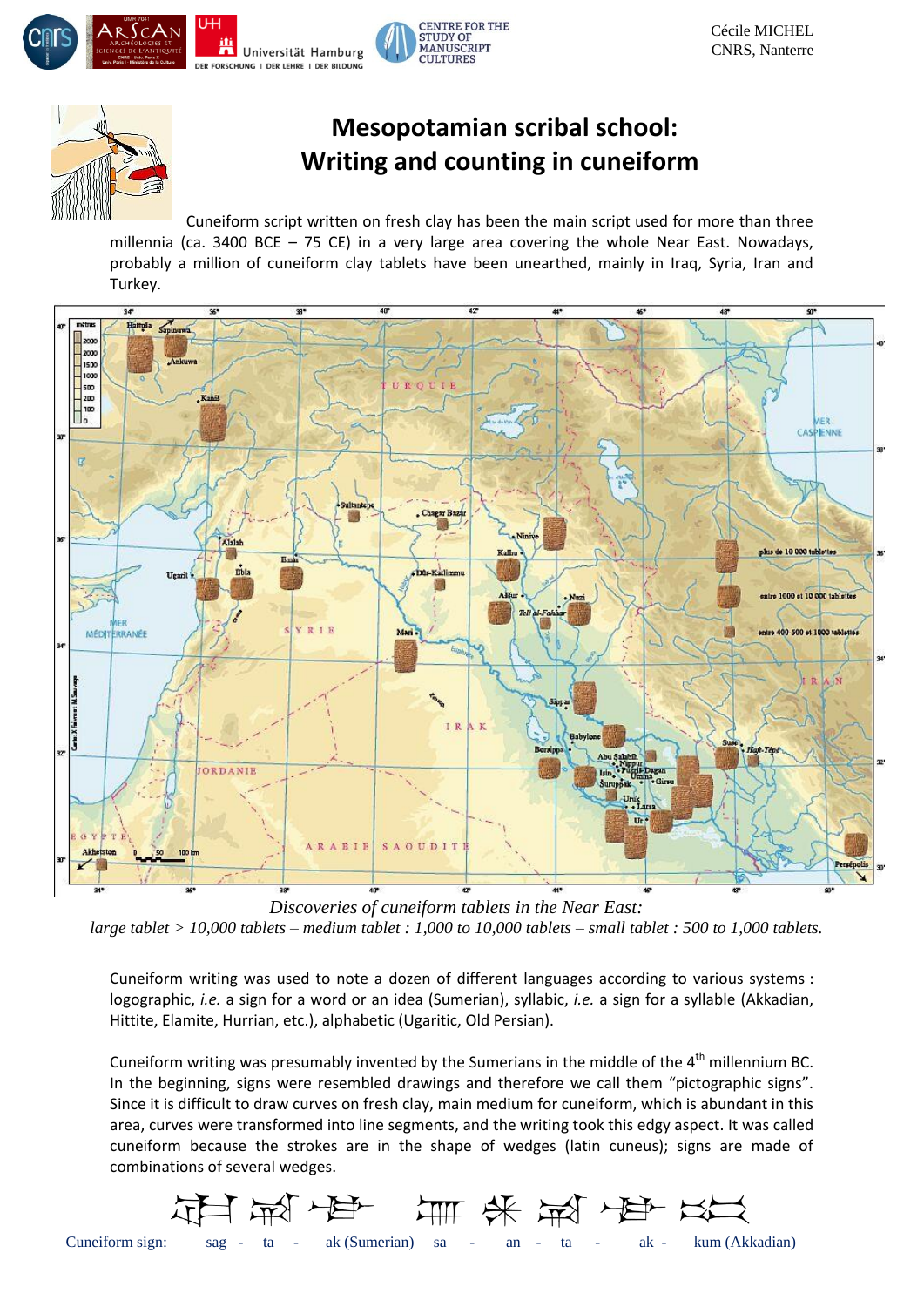



| First signs | evolved signs  | meaning        | logogram   |
|-------------|----------------|----------------|------------|
|             |                | man            | LÚ         |
|             |                | woman          | ΜÍ         |
|             |                | head           | <b>SAG</b> |
|             |                | bird           | MUŠEN      |
|             |                | fish           | $KU_6$     |
|             | $\frac{1}{44}$ | ear (of grain) | ŠE         |
|             | ≰              | mountain       | <b>KUR</b> |

*Sumerian logograms*

A population speaking Akkadian, a Semitic language, arrived in Mesopotamia in the middle of the 3rd millennium BC. Akkadians had no writing; they adapted cuneiform writing to their own language. They broke their words into syllables and used the sound of the Sumerian signs to note each syllable: *awīlum* = man in Akkadian.

> $A + WI + LU + UM$ 作、年后

Such a system used fewer signs than in Sumerian, since it only required as many signs as there were syllables. However, they also borrowed Sumerian logograms to go faster.

| <b>Writing exercise:</b>                                                            |                                |            |  |  |
|-------------------------------------------------------------------------------------|--------------------------------|------------|--|--|
| Write your name on a tablet using the Old Babylonian syllabary.                     |                                |            |  |  |
| Write this small text on clay (capital $=$ Sumerian logograms; italics $=$ Akkadian |                                |            |  |  |
| syllables)                                                                          |                                |            |  |  |
| MU 1 me-at 60.KAM                                                                   | $160th$ year                   | <b>KAM</b> |  |  |
| ša sa-an-ta-ak-ku                                                                   | since cuneiform writing        |            |  |  |
| $\acute{u}$ -ta-ad-du                                                               | has been deciphered (revealed) |            |  |  |

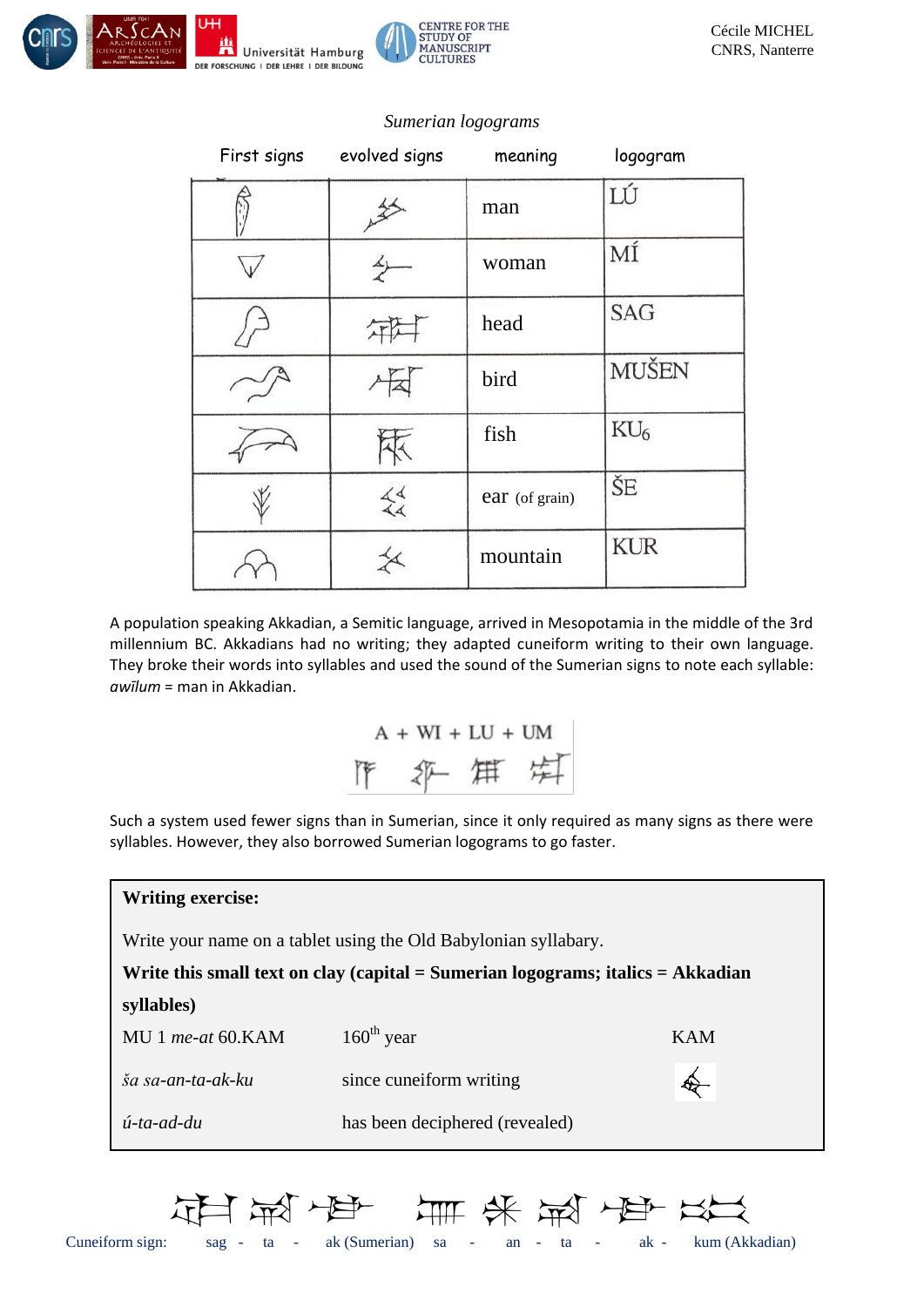



## *Numbers*

There are only two signs to express all the numbers: 1  $\binom{1}{1}$  and 10  $\ll$  ). No sign for "0".

There are 59 « numbers ». These numbers are written by repeating the 1 and the 10 as many times as necessary.

Example: = 59

Numeration is positional and sexagesimal: the 1  $\begin{pmatrix} 1 \\ 1 \end{pmatrix}$  of each position equals sixty times more than the previous position (right). The sign  $\frac{1}{2}$  can be read 1, or 60, or 1/60, etc.

Examples:  $\parallel$   $\parallel$   $\parallel$   $\parallel$  = 1:3 (1 sixty and 3 units, thus 63 in our decimal system)  $\text{M} \leq \text{W}$  = 2:15 (2 sixties and 15 units, thus 135 in our system)

The sexagesimal system used by Mesopotamian scribes is the origin of our way of counting time, as well as angles in degrees, minutes and seconds.